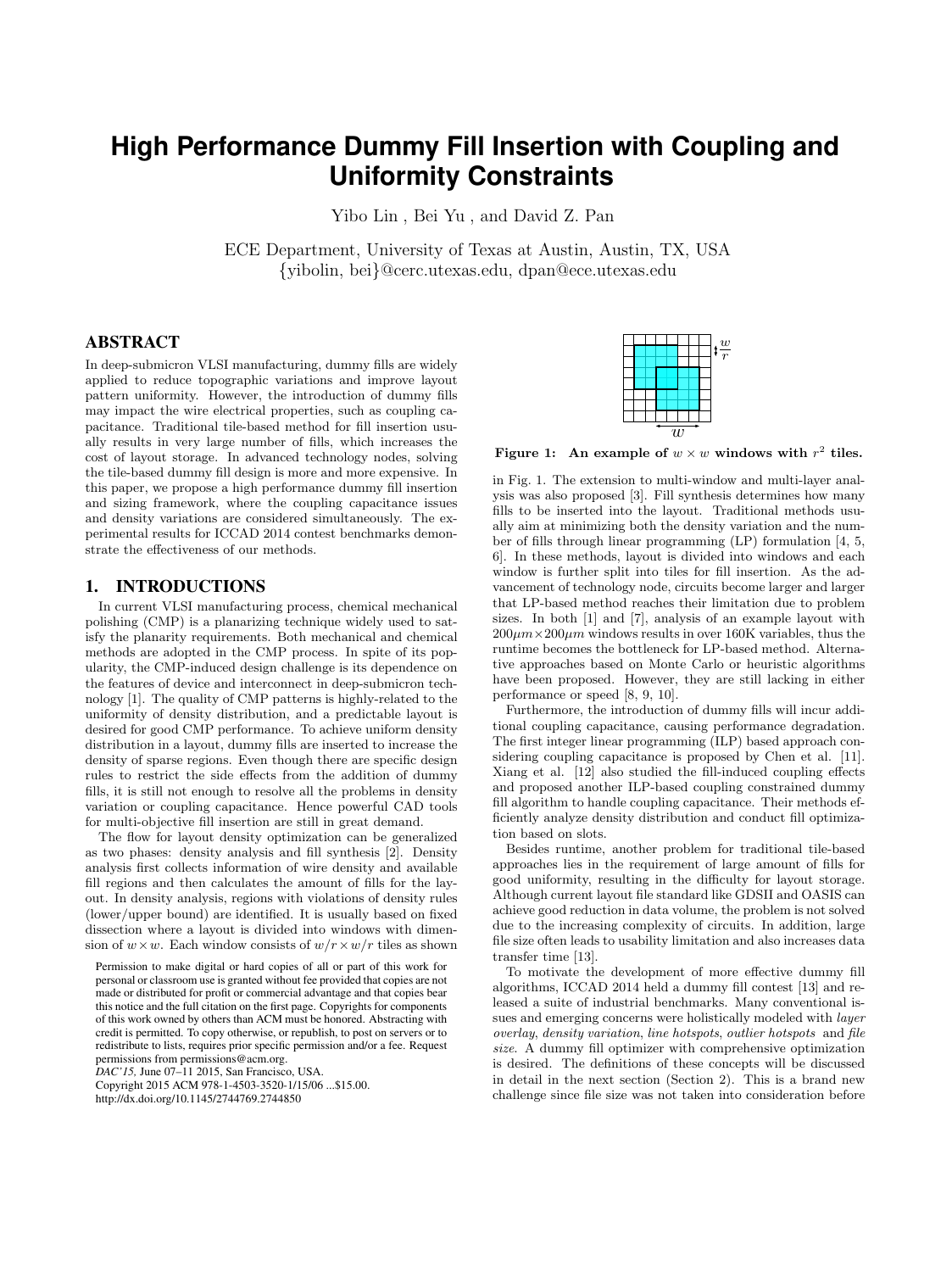

Figure 2: Example of (a) overlay between layers (b) square windows for density analysis.

and previous tile-based method is not suitable.

In this paper, we develop a high-performance framework for dummy fill insertion. Our main contributions can be summarized as follows.

- 1. The dummy fill insertion is based on geometric properties instead of tiles. Target density planning is done at window level and then candidate fills are generated under the guidance of target density.
- 2. We propose an ILP formulation and then its dual min-cost flow formulation to optimize overlay and layout density efficiently.
- 3. Experimental results show that our algorithms outperform the top teams by over 10% on ICCAD 2014 DFM contest benchmarks [13].

The rest part of this paper is organized as follows: Section 2 shows the definitions of related concepts and problem formulation. Section 3 explains the optimization algorithms in detail. Section 4 presents the experimental results in different scores. In the end, we conclude our work in Section 5.

# 2. PRELIMINARIES

## 2.1 Overlay Between Layers

The spatial overlaps between neighboring layers will lead to coupling capacitance, which is not desired in the layout design. Dummy fills are actually metal tiles, and their interaction with other signal wires will inevitably introduce additional capacitance, resulting in performance degradation. Therefore, it is necessary to avoid coupling capacitance during dummy fill insertion. In this work (as in ICCAD 2014 contest), coupling capacitance is evaluated with the amounts of overlay area between fills and their neighboring layers (including signal wires and fills) [14, 15]. As shown in Fig. 2(a), the enclosure regions of orange lines are counted to overlay area.

#### 2.2 Layout Density

The performance of CMP is highly related to the layout density of a given window, and uniform density distribution contributes to high CMP quality [7]. In other words, density variation along windows is very critical, which is also the purpose of introducing dummy fills.

The distribution of window densities in this work is evaluated with 3 scores: variation, line hotspots, and outlier hotspots [14, 15. The whole layout is divided into  $N \times M$  square windows as shown in Fig. 2(b). Variation is standard deviation of window layout densities, represented with  $\sigma$ . It aims at capturing the uniformity at layout level. Line hotspots are summation of column-based variation. For a layout shown in Fig. 2(b), we compute line hotspots as follows,

$$
\mathrm{lh} = \sum_{i=1}^{N} \sum_{j=1}^{M} |d(i,j) - \frac{\sum_{j=1}^{M} d(i,j)}{M}|, \tag{1}
$$

where  $d(i, j)$  stands for the layout density at window  $(i, j)$ . This score is used to verify variations along each column. Outlier hotspots are summation of outlier deviations. This score is designed to evaluate the deviation of window densities outside  $3\sigma$  range,

$$
oh = \sum_{i=1}^{N} \sum_{j=1}^{M} \max(0, |d(i,j) - \overline{d}| - 3\sigma),
$$
 (2)

where  $\overline{d}$  denotes the average density over the layout, and  $\sigma$ indicates the variation.

All the 3 scores above evaluate different perspectives of the density distribution, which is used in ICCAD 2014 contest. Variation may only provide a general view to the density map, while line hotspots and outlier hotspots collect more concrete information about it.

## 2.3 Problem Formulation

The addition of dummy fills needs a comprehensive view of the layout. That means both performance degradation and CMP quality should be taken into consideration. Hence, in this work, the optimization will be focused on a combined objective of layout overlay and density variation.

Given an input layout with initial fill regions and wire densities across each window, we insert dummy fills to maximize the following score,

score = 
$$
\alpha_{ov}s_{ov} + \alpha_{\sigma}s_{\sigma} + \alpha_{lh}s_{lh} + \alpha_{oh}s_{oh} + \alpha_{fs}s_{fs}
$$
, (3)

where  $s_{ov} = f_{ov}(\sum_{l \in L} ov(l))$  denotes total overlay score for all layers in set L;  $s_{\sigma} = f_{\sigma}(\sum_{l \in L} \sigma(l))$  stands for total variation score for all layers;  $s_{lh} = f_{lh}(\sum_{l \in L} lh(l))$  means total line hotspot score for all layers;  $s_{oh} = f_{oh}(\sum_{l \in L} \sigma(l) \cdot \sum_{l \in L} oh(l))$ represents total outlier score for all layers;  $s_{fs} = f_{fs}(fs)$  is file size score. Function  $f$  shows how the score is calculated with its corresponding variables and it can be generalized to

$$
f(x) = \max(0, 1 - \frac{x}{\beta}),\tag{4}
$$

where  $\alpha$  and  $\beta$  are benchmark-related parameters in the contest.

We can see that overlay, variation, line hotspots and outlier hotspots in each layer are added up for scores. File size score  $s_{fs}$  is introduced to reduce the difficulty for layout storage. In ICCAD 2014 contest, GDSII format is used as a standard IO format.

#### 3. DUMMY FILL INSERTION ALGORITHMS

The flow of our algorithm is summarized in Fig. 3. After reading the input fill regions, we need to convert polygons to rectangles[16] and assign fill regions to each window. After the available fill regions for each window are calculated, the density distribution is ready for density planning and target densities can be obtained. Then we generate candidate fills according to density demands and overlay cost. After this, another round of density planning is performed due to the inconsistency between candidate fills and initial plans. In the end, dummy fills are inserted with proper sizes to improve overlay and density variations.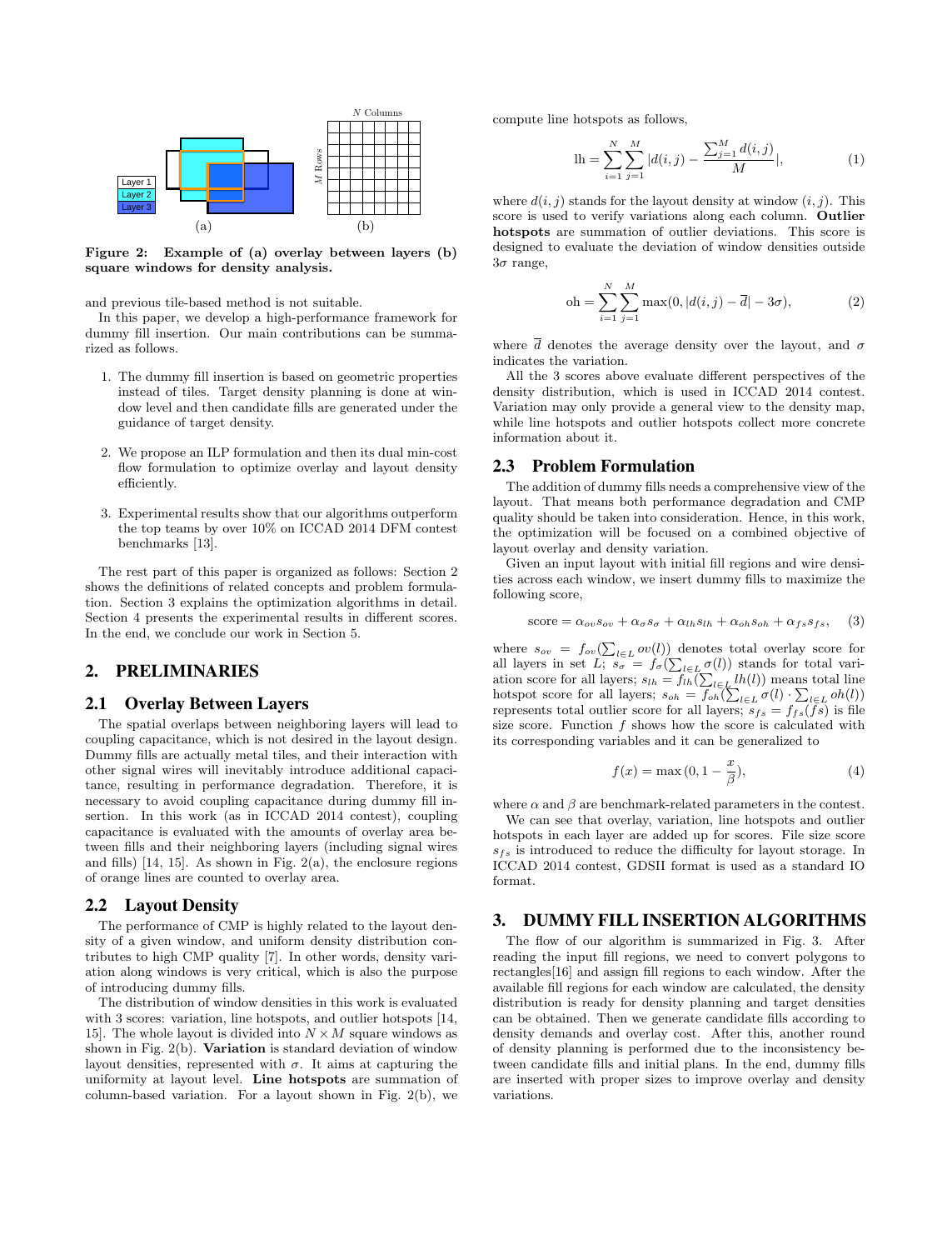

Figure 3: Our dummy fill insertion flow.

## 3.1 Target Density Planning

Due to the complexity of objective function and large amounts of windows in a layout, direct optimization over the locations and sizes of dummy fills across all windows is very expensive and thus time consuming. Density planning is rather important, since it can serve as a guidance for candidate fill region generation (Section 3.2) and final fill insertion (Section 3.3) in each window. Good density plan is also capable of reducing the problem size, and eventually contributes to the reduction of run-time.

With the information of feasible fill regions, it is possible to calculate the density bound of each window. The lower bound for the window density is the wire density in that window, while its upper bound is usually related to the area of its fill regions.

During this step, we do not consider overlay penalty, so the goal of density planning is to maximize density score, the summation of variation score, line hotspot score and outlier hotspot score. It is a function of the density of each window in each layer. Actually this objective considers multiple windows in multiple layers. To simplify the analysis, we assume in all the following notations, the information of layers is implicitly included. For each window, its density  $d(i, j)$  is bounded by existing wire density and available fill regions. Let the lower and upper bound of  $d(i, j)$  be  $l(i, j)$  and  $u(i, j)$  respectively.

Definition 1 (Target Layout Density). A density value for one layer represented by  $t_d$ . Its relation with  $d(i, j)$  can be shown as follows,

$$
d(i,j) = \begin{cases} l(i,j), & \text{if } t_d < l(i,j) \\ u(i,j), & \text{if } t_d > u(i,j) \\ t_d, & \text{other} \end{cases} \tag{5}
$$

The density planning problem is now transformed to find the best  $t_d$  for maximum density score. To find the best  $t_d$ , we can analyze the following two cases.

**Case I:** If the ranges of  $d(i, j)$  for all windows are large enough, we can get a trivial solution that is optimal by setting

$$
t_d = \max(l(k, n)), \forall k \in 1, 2, ..., N, n \in 1, 2, ..., M,
$$
 (6)

It means the target density  $t_d$  is equal to the largest wire density throughout the layout. In this way, an ideal uniform distribution is achieved since densities in all windows are the same.

Case II: Not all windows are able to get to target layout density. For example, the largest wire density may be 0.9, while a window can only achieve a density as high as 0.7. This kind of situation will occur when  $\exists (i, j)$  satisfies

$$
u(i,j) < \max(l(k,n)),\tag{7}
$$

Then the target density for window  $(i, j)$  can only be set to  $u(i, j)$  instead of  $max(l(k, n))$ . In this case, we simply search all



Figure 4: Case I Zero Overlay: Example of (a) Fill Regions in Neighboring Layers in a Window (b) Fill Solution without Overlay.



Figure 5: Case II Non-zero Overlay: Example of (a) Fill Regions in Neighboring Layers in a Window (b) Fill Solution with Overlay.

combinations of target layout densities for all layers with small steps and then choose the best one. The search range for  $t_d$ can be limited to values between  $\max(l(k,n))$  and  $\min(u(k,n))$ . The run-time for this step is still very fast due to the simplicity of each calculation and limited number of layers.

#### 3.2 Candidate Fill Region Generation

In this section, we generate candidate fills in each window under the guidance of target density and at the same time minimize overlay. After this step, with all the candidate fills, the density in a window will be no less than its target density. So the output of this step is an upper bound of fills which needs further optimization in the next section to reduce density variation. For convenience, we only use 2 layers to explain our strategies.

To optimize overlay area, it is necessary to consider fill regions in multiple layers simultaneously. The problem can be analyzed from two cases.

Case I Zero Overlay: Fig. 4(a) shows one case of fill regions for 2 neighboring layers. We can divide these fill regions into 3 parts, marked as 1, 2 and 3 in the figure. In Region 1, there is only one empty space in Layer 1 and the same space in Layer 2 should contain signal wires. If dummy fills are inserted to Layer 1 in this region, it is likely to have overlay with wires in Layer 2, since in this region there is wire distribution with a certain density. In Region 2, the condition is similar to Region 1 and Layer 1 contains signal wires, while it is empty in Layer 2. In Region 3, spaces in both layers are free of signal wires. There is no need to consider overlay with signal wires any more in this region. But we should be aware of overlay between fills in different layers. If we only insert fills to Region 3, it is possible to achieve zero overlay, as shown in Fig. 4(b).

Case II Non-zero Overlay: Fig. 5(a) shows that Region 3 may be too small to meet the density requirements. In this case, if we still limit fills inside Region 3, there will be inevitable deterioration in density variation. So the extension of fills to Region 1 and 2 becomes a necessity and small fill-to-fill overlay is also allowed for better density distribution. We evaluate the quality of a candidate fill using a score considering its overlay with fills in lower and upper layers and its area, shown as Eqn. (8),

$$
q = -\frac{fill\ overlay}{fill\ area} + \gamma \cdot \frac{fill\ area}{window\ area},\tag{8}
$$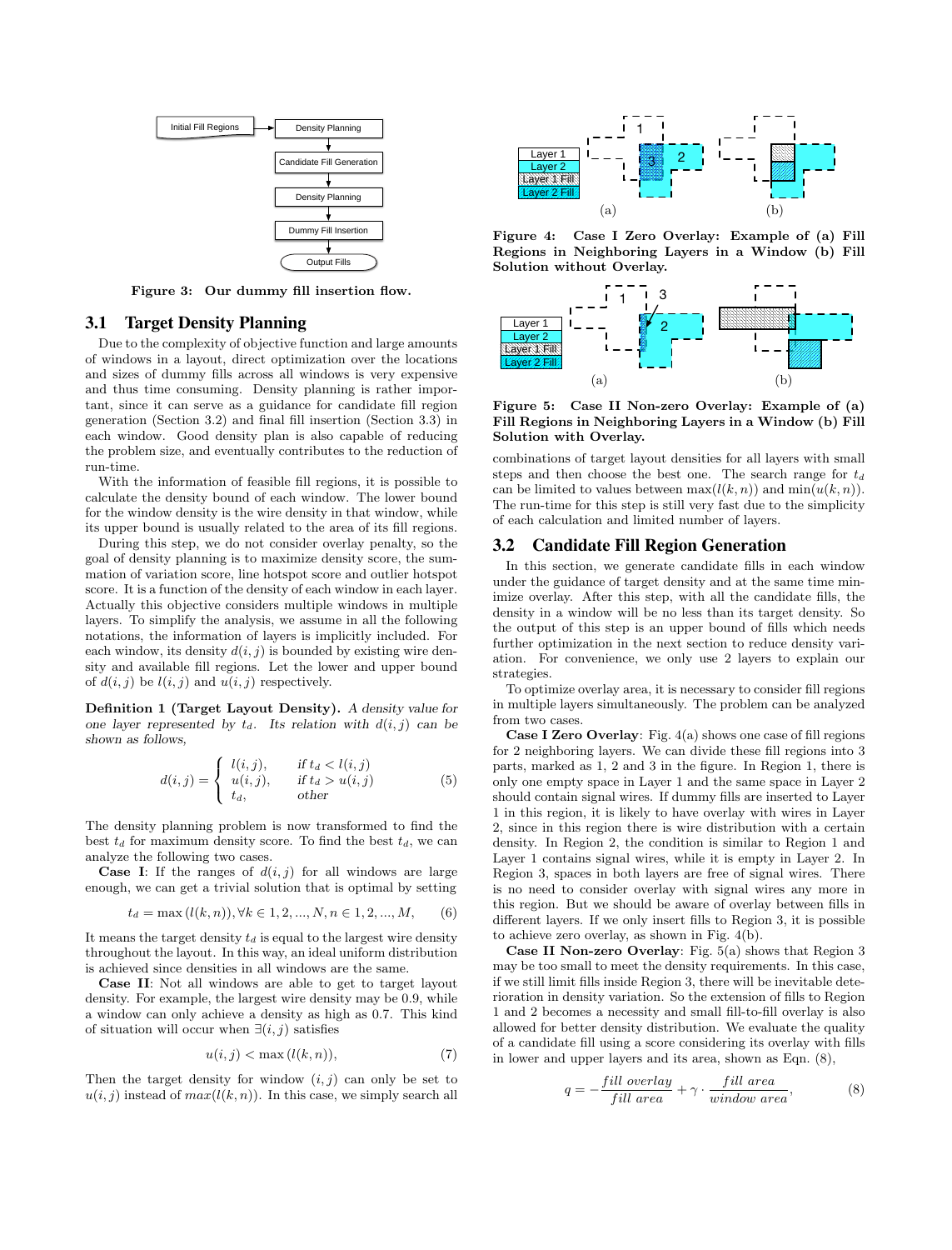where  $\gamma$  is a parameter, and we set it to 1 in the experiment. Fills with high quality scores have priority in candidate fill selection.

| <b>Algorithm 1</b> Candidate Fill Region Generation                     |
|-------------------------------------------------------------------------|
| <b>Input:</b> Feasible fill regions of all layers in a window.          |
| <b>Output:</b> Generate candidate fills with small overlay under den-   |
| sity constraints                                                        |
| 1: Assume layer numbers in layer set $L$ are $1, 2,  N$ ;               |
| 2: Define $fr(l)$ as the fill region in Layer l;                        |
| 3: Define $d_t(l)$ as the target density in Layer l;                    |
| 4: Define $d_w(l)$ as the wire density in Layer l;                      |
| 5: Define $d_q(l)$ as the density gap in Layer l;                       |
| 6: Define $d(l)$ as the layout density of Layer l;                      |
| 7: Define $a_w$ as the area of the window;                              |
| Define $\lambda$ as a parameter, $\lambda \geq 1$ ;<br>8:               |
| for $l =$ odd number of layers in L do<br>9:                            |
| $fr_s = intersect(fr(l), fr(l+1));$<br>10:                              |
| $d_a(l) = d_t(l) - d_w(l);$<br>11:                                      |
| $d_a(l+1) = d_t(l+1) - d_w(l+1);$<br>12:                                |
| if $area(fr_s) \geq (d_g(l) + d_g(l+1)) \cdot a_w$ then<br>13:          |
| assign fills to Layer l until $d(l) \geq \lambda \cdot d_t(l)$ ;<br>14: |
| else<br>15:                                                             |
| 16:<br>sort fills in $fr(l)$ by area;                                   |
| assign fills to Layer l until $d(l) \geq \lambda \cdot d_t(l)$ ;<br>17: |
| end if<br>18:                                                           |
| 19:<br>end for                                                          |
| 20:<br>for $l =$ even number of layers in L do                          |
| $d_a(l) = d_t(l) - d_w(l);$<br>21:                                      |
| sort fills in $fr(l)$ by quality score q;<br>22:                        |
| assign fills to Layer l until $d(l) \geq \lambda \cdot d_t(l)$ ;<br>23: |
| $24:$ end for                                                           |

Since the number of layers is usually larger than 2, the actual implementation combines the previous ideas, which is summarized in Alg. 1. It is impossible to calculate the overlay between fills before any fill is inserted to the lower/upper layer, so we determine candidate fills in odd layers first as a reference for even layers. Function intersect returns the shared fill region between  $fr(l)$  and  $fr(l + 1)$ . If the shared fill region fails to meet the density requirements in layer  $l$  and layer  $l + 1$ , fill qualities are simply evaluated with the size of the fill. After the generation of candidate fills in odd layers, we select fills in even layers according to their quality score q with Eqn. (8).  $\lambda$  is a parameter to control how many fills to generate for each layer. It is no less than 1 because the amount of fills should be large enough to achieve target density.

#### 3.3 Dummy Fill Insertion

In this section, we will determine the sizes of fills to further reduce density variation and overlay in an efficient way. Table 1 gives the definitions of symbols used in the following explanation.

#### *3.3.1 Mathematical Formulation*

So far we have a set of candidate fills as an upper bound, but there are still DRC errors and maybe large deviations between fill density and target density. Further steps are necessary to fix spacing rule violations and optimize density variation together with overlay. In this step, the final sizes of fills are determined by shrinking candidate fills.

Given a set of candidate fills in a window, determine the dimension of fills under DRC constraints to minimize overlay area and density variation. Our problem can be described with mathematical Eqn. (9),

$$
\min_{\substack{x_i^l, x_i^h \\ y_i^l, y_i^h}} \sum_{l \in L} d_g(l) + \eta \cdot \sum_{l \in L} ov(l, l+1) \tag{9a}
$$

$$
\text{s.t. } d_g(l) = \left| \sum_{i \in F(l)} w_i \cdot h_i - d_t(l) \cdot a_w \right|, \ l \in L \tag{9b}
$$

$$
ov(l, l+1) = \sum_{i \in O(l)} w_i \cdot h_i, \ l \in L \tag{9c}
$$

$$
w_i = x_i^h - x_i^l, h_i = y_i^h - y_i^l,
$$
\n(9d)

$$
w_i \ge w_m, h_i \ge w_m,\tag{9e}
$$

$$
w_i \cdot h_i \ge a_m,\tag{9f}
$$

$$
e(i,j) \ge s_m,\tag{9g}
$$

 $x_i^l, x_i^h, y_i^l, y_i^h \in Z$ ,

where  $\eta$  is a weight for overlay cost, which is 1 in the experiment. The objective tries to minimize a combination of density gap and weighted overlay. In Constraint (9b), density gap  $d<sub>q</sub>$  is defined as the difference between the area of fills and the target fill area (derived from target fill density). Constraint (9c) defines the overlay area *ov*. Constraints (9e) to (9g) state required DRC rules, such as minimum width, minimum area and minimum spacing. Eqn. (9) defines a non-convex problem, so it is very expensive to solve it.

#### *3.3.2 Problem Relaxation*

Previous formulation contains multiplication operations between variables in two directions, which results in non-convex features. We can alternatively fix one direction when optimizing the other one, and then the problem is relaxed to a linear program. Without loss of generality, we set vertical direction fixed and all the variables related to that direction become constants. Then Constraint (9b) and (9c) can be relaxed to

$$
d_g(l) = |\sum_{i \in F(l)} w_i \cdot h_{i0} - d_t(l) \cdot a_w|, \ l \in L,
$$
 (10)

$$
ov(l, l+1) = \sum_{i \in O(l)} w_i \cdot h_{i0}, \ l \in L,
$$
\n(11)

where  $h_{i0}$  is the initial height of candidate fills from Section 3.2. Constraint (9e) to (9f) can be merged into one equation,

$$
w_i \ge \max(w_m, \frac{a_m}{h_{i0}}). \tag{12}
$$

Constraint (9g) will only exist for pairs of fills that are very close to each other. For these fill pairs, following constraint will force fills to keep enough space in horizontal direction,

$$
e^h(i,j) \ge s_m. \tag{13}
$$

With Eqn.  $(10)$ ,  $(11)$ ,  $(12)$  and  $(13)$ , a relaxed problem solvable with ILP is formed.

We alternatively optimize the problem in horizontal and vertical directions. In other words, ILP will be run iteratively. During each iteration, variables are bounded to a certain range to ensure performance, i.e.  $l_i^l \leq x_i^l \leq u_i^l$  and  $l_i^h \leq x_i^h \leq u_i^h$ . These ranges need to be updated according to the results of each iteration.

#### *3.3.3 Dual Min-Cost Flow Formulation*

The relaxed problem in previous section may still suffer from high run-time penalty when the problem size is large, as ILP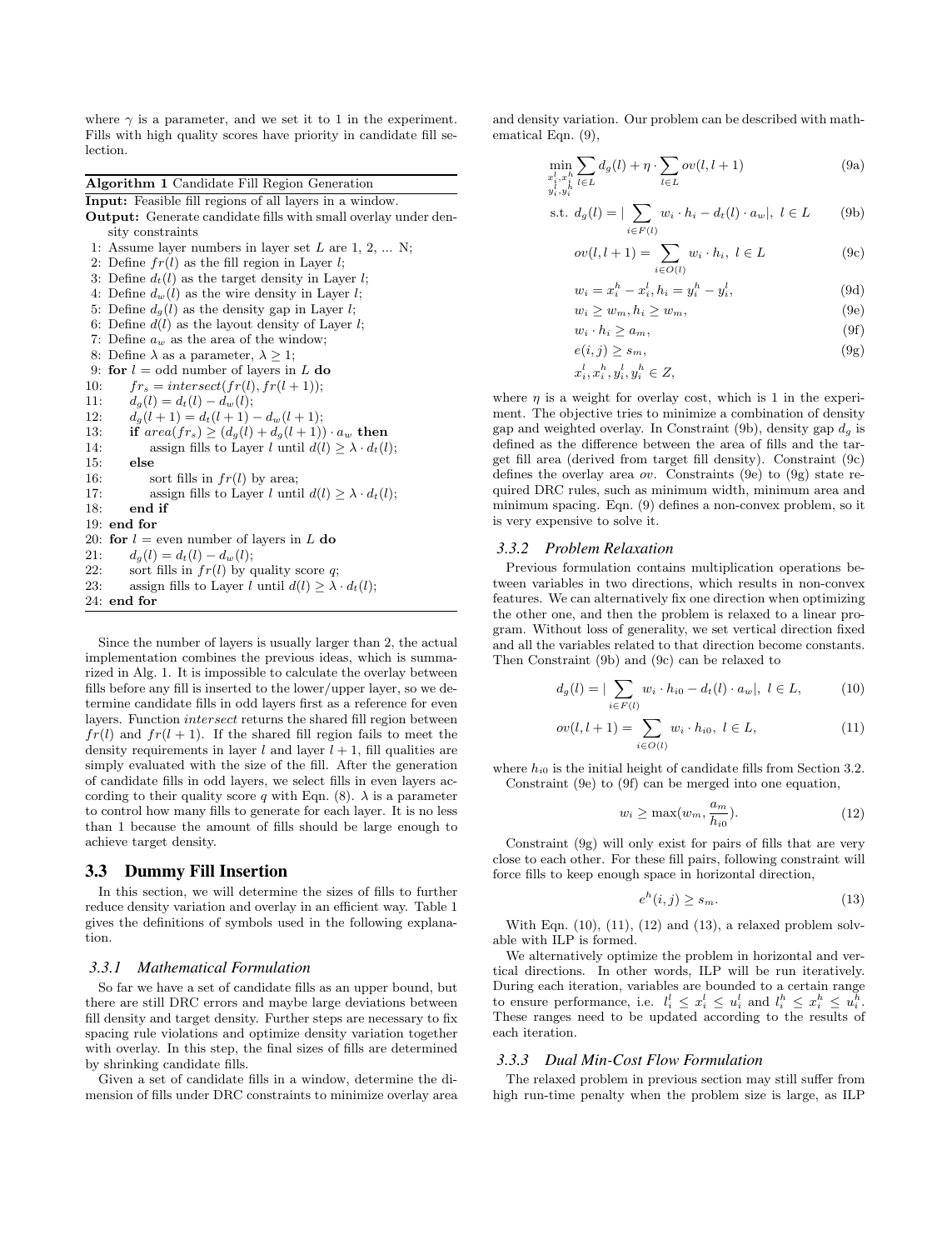Table 1: Notations used in Fill Insertion Problem

| $s_m, w_m, a_m$            | DRC rule for min. spacing, width and area                             |
|----------------------------|-----------------------------------------------------------------------|
| $a_w$                      | Window area                                                           |
| $d_q$                      | Density gap (normalized to area)                                      |
| $d_t$                      | Target density                                                        |
| ov                         | Overlay.                                                              |
| $w_i, h_i$                 | width and height of a candidate fill                                  |
| L                          | Set of layers                                                         |
| F(l)                       | Set of fills on layer $l$                                             |
| O(l)                       | Set of fill overlays between layer l and $l+1$                        |
| P(l)                       | Set of fill pairs with spacing rule violations                        |
| e(i, j)                    | Euclidean distance between fill i and j, $\forall (i, j) \in$<br>P(l) |
|                            |                                                                       |
| $x_i^l, x_i^h$             | left and right bound of fill $i$                                      |
| $y_i^{\iota}, y_i^{\iota}$ | lower and upper bound of fill $i$                                     |

problem is generally NP-hard to solve. Here we show that the formulation is able to achieve further speedup with dual mincost flow.

Eqn. (10) contains an absolute operation which ensures the fill density will converge to target density. Since in this stage, fills can only shrink in each iteration. It is possible to relax the problem by removing the absolute operation. We are always able to calculate the upper bound of fill area by taking the current sizes of fills. If the upper bound is smaller than  $d_t(l) \cdot a_w$ , then  $|\sum_{i \in F(l)} w_i \cdot h_{i0} - d_t(l) \cdot a_w|$  is equivalent to  $d_t(l) \cdot a_w$  $\sum_{i\in F(l)} w_i \cdot h_{i0}$ . On the other hand, if current fill density is larger than target density, we can still remove it by reducing the shrinking steps for fills in each iteration. It should be noted that after current iteration fill density drops below target density, we will switch to the first case and hence the fill density cannot keep getting away from target density.

Then the relaxed problem in Section 3.3.2 can be written in a generalized manner without any absolute operation,

$$
\min_{x_i} \sum_{i=1}^{N} c_i x_i \tag{14a}
$$

s.t. 
$$
x_i - x_j \ge b_{ij}, (i, j) \in E,
$$
 (14b)

$$
l_i \le x_i \le u_i, \ i = 1, 2, ..., N,
$$
 (14c)

 $x_i \in Z$ ,

Eqn. (14) is a linear program with only differential constraints and bounded variables, which can be transformed to a dual min-cost flow problem [17]. Min-cost flow problem is a relative mature field with very fast algorithms, which is often adopted in the physical design flow [18, 19, 20].

Our problem can be transformed to the following typical dual min-cost flow format,

$$
\min_{y_i} \sum_{i=0}^{N} c'_i y_i,\tag{15a}
$$

s.t. 
$$
y_i - y_j \ge b'_{ij}
$$
,  $(i, j) \in E'$ ,   
\n $y_i \in Z$ ,  $(15b)$ 

where

$$
x_i = y_i - y_0, \quad i = 1, 2, ..., N
$$
 (16a)

$$
c'_{i} = \begin{cases} c_{i} & i = 1, 2, ..., N \\ -\sum_{i=1}^{N} c_{i} & i = 0 \end{cases}
$$
 (16b)

$$
b'_{ij} = \begin{cases} b_{ij} & (i,j) \in E \\ l_i & i = 1, 2, ..., N, j = 0 \\ -u_i & i = 0, j = 1, 2, ..., N \end{cases}
$$
 (16c)



Figure 6: (a) Example of min-cost flow graph: edges are marked with cost/capacity pairs and node is marked with name/supply pairs (b) Corresponding solution graph: edges are marked with flow values and nodes are marked with name/potential pairs.

#### **Lemma 1.** Eqn.  $(14)$  and Eqn.  $(15)$  are equivalent.

The proof is omitted due to space limitations.

So far the dual min-cost flow problem can be mapped to a graph with  $N+1$  nodes. The supply of node *i* is  $c'_i$  and for each  $(i, j)$  pair in E', an edge starting from node i to node j with a cost of  $-b'_{ij}$  is inserted to the graph. The edge capacity is set to infinity. Final solution of  $y$  can be obtained from the potential of each node and  $x$  can be derived from Eqn. (16a).

For example, we want to minimize  $x_1 + 2x_2 + 3x_3 + 4x_4$  with constraints  $x_1 - x_2 \geq 5$  and  $x_4 - x_3 \geq 6$  and all variables are integers bounded with [0, 10]. The min-cost flow graph can be constructed as Fig. 6(a). The nodes in the graph are directly named with  $y_0, y_1, y_2, y_3$  and  $y_4$ . The corresponding solution graph is given by Fig.  $6(b)$ . We are able to calculate x with Eqn. (16a): 5, 0, 0, 6.

## 4. EXPERIMENTAL RESULTS

Our algorithms were implemented in C++ and tested on an 8-Core 3.40 GHz Linux server with 32 GB RAM. The results of ICCAD 2014 contest top three teams are tested on a 2.6 GHz machine with 64 GB RAM. LEMON [21] is used as the min-cost flow solver. Our solutions have been verified by the contest organizer [13]. Statistics about benchmarks are listed in Table 2. It contains coefficients to calculate following scores. Overlay<sup>∗</sup> denotes the overlay score stated in Section 2; Variation<sup>∗</sup> represents variation score; Line<sup>∗</sup> is the score for line hotspots; Outlier<sup>∗</sup> is the score for outlier hotspots; Size<sup>∗</sup> is the score for the volume of solution GDSII files, which is the standard input and output format in the contest; **Run-time**<sup>∗</sup> stands for runtime score; Memory<sup>∗</sup> denotes memory score and it measures the peak memory usage during the execution. All the scores above are calculated with Eqn. (4). According to ICCAD 2014 contest [13], Testcase Score is the weighted summation of all the scores above. Testcase Quality is similar to testcase score but excludes run-time score and memory score. It measures the quality of solutions.  $\alpha$  and  $\beta$  respect to the coefficients in Eqn. (3) and (4). Run-time score and memory score are also calculated with Eqn. (4). All the scores are obtained from the contest organizer [13] except run-time and memory usage. To evaluate the effectiveness of our algorithm, we compare our results with top three teams in the contest.

Table 3 lists the evaluation results for our algorithm and top three teams from the ICCAD 2014 contest. It is shown that our fill insertion engine produces both the highest quality scores and overall scores for all the testcases. On average, our quality score is 13% better and the overall score is about 10% higher than the